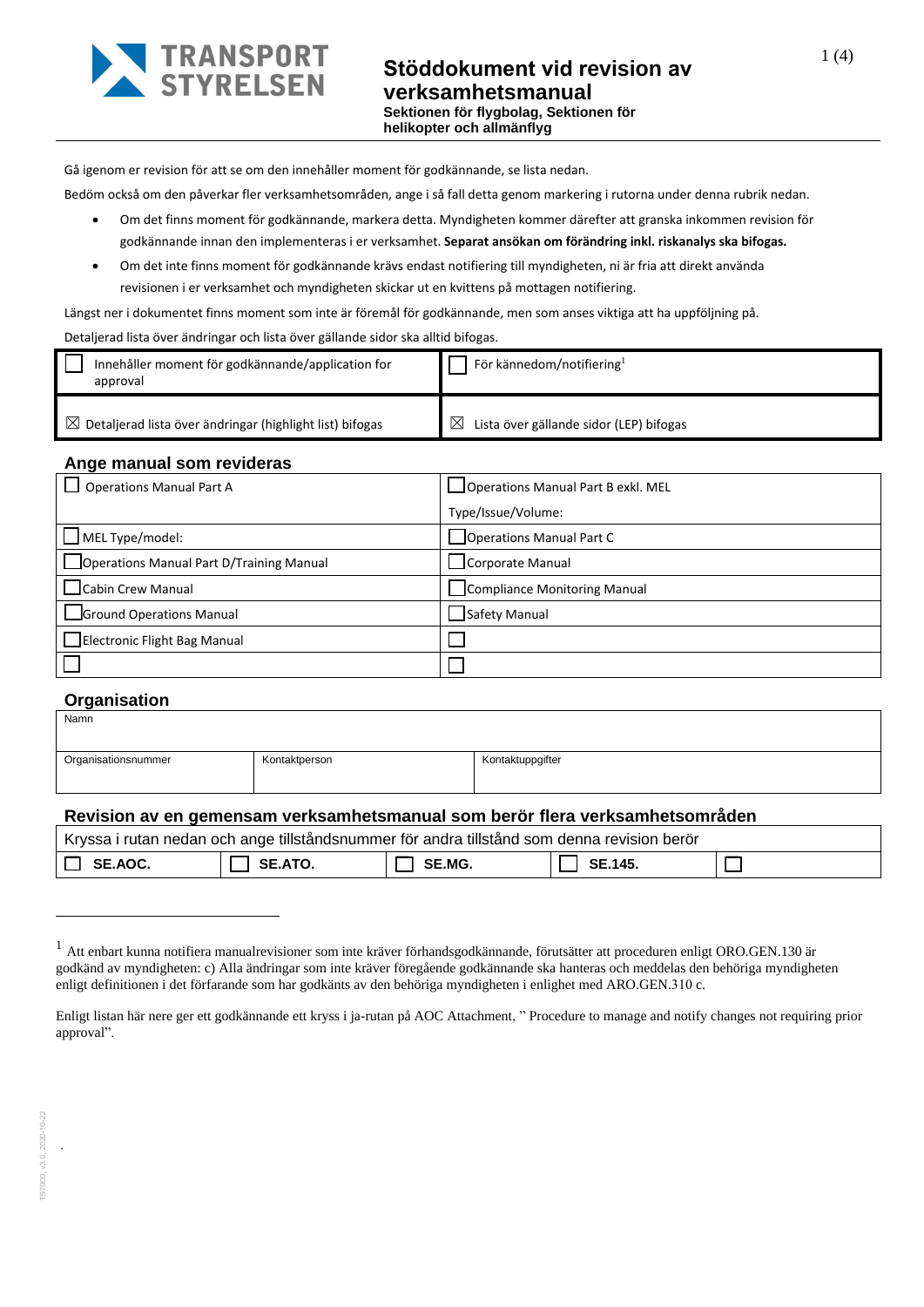

# **Moment för godkännande som påverkar tillståndshandlingar:**

|        | Ändringar                                                                                                                           | Ref i             | Tillstånds-     | Regelreferens om appl. |
|--------|-------------------------------------------------------------------------------------------------------------------------------------|-------------------|-----------------|------------------------|
|        |                                                                                                                                     | handböcker/       | handling        |                        |
|        |                                                                                                                                     | <b>Ref bilaga</b> |                 |                        |
| $\Box$ | New type of aircraft or variant                                                                                                     |                   | OPS SPEC        | ORO.GEN.130            |
| □      | Extension of area of operation                                                                                                      |                   | OPS SPEC        | ORO.GEN.130            |
| $\Box$ | Types of operations (cargo, passenger, other)                                                                                       |                   | OPS SPEC        | ORO.GEN.130            |
| $\Box$ | Approvals to provide cabin crew training and to issue cabin crew                                                                    |                   | OPS SPEC        | ORO.AOC.120            |
|        | attestations                                                                                                                        |                   |                 |                        |
| $\Box$ | Steep approach operations                                                                                                           |                   | <b>OPS SPEC</b> | CAT.POL.A.245/345/330  |
| $\Box$ | Short landing operations                                                                                                            |                   | OPS SPEC        | CAT.POL.A.250/350      |
| $\Box$ | Operations with increased bank angles (only perf. Class A)                                                                          |                   | OPS SPEC        | CAT.POL.A.240          |
| $\Box$ | Approval of reduced required landing distance operations                                                                            |                   | OPS SPEC        | CAT.POL.A.255/355      |
| $\Box$ | Complex navigation specifications PBN operations (FW: RNP AR, RW:                                                                   |                   | <b>OPS SPEC</b> | SPA.PBN.100            |
|        | RNP 0,3)                                                                                                                            |                   |                 |                        |
| □      | MNPS, Operations with specified minimum navigation performance                                                                      |                   | <b>OPS SPEC</b> | SPA.MNPS.100           |
| □      | RVSM, Operations in airspace with reduced vertical separation minima                                                                |                   | <b>OPS SPEC</b> | SPA.RVSM.100           |
| □      | LVO, Low visibility operations                                                                                                      |                   | OPS SPEC        | SPA.LVO.100            |
| 口      | ETOPS, Extended range operations with two-engined aeroplanes                                                                        |                   | OPS SPEC        | SPA.ETOPS.100          |
| $\Box$ | DG, Transport of dangerous goods                                                                                                    |                   | OPS SPEC        | SPA.DG.100             |
| $\Box$ | NVIS, Helicopter operations with night vision imaging systems                                                                       |                   | OPS SPEC        | SPA.NVIS.100           |
| $\Box$ | HHO, Helicopter hoist operations                                                                                                    |                   | OPS SPEC        | SPA.HHO.100            |
| $\Box$ | HEMS, Helicopter emergency medical service operations                                                                               |                   | OPS SPEC        | SPA.HEMS.100           |
| □      | HOFO, Helicopter offshore operations                                                                                                |                   | OPS SPEC        | SPA.HOFO.100           |
| $\Box$ | SET-IMC, Single-engined turbine aeroplane operations at night or in                                                                 |                   | OPS SPEC        | SPA.SET-IMC.100        |
|        | instrument meteorological conditions                                                                                                |                   |                 |                        |
| $\Box$ | Use of Type B EFB applications, hardware and ref (on Ops Spec), Type B                                                              |                   | OPS SPEC/ATT    | SPA.EFB.100            |
|        | EFB applications (on ATT, attachment)                                                                                               |                   |                 |                        |
| □      | HKP operations to/from a public interest site (PIS)                                                                                 |                   | <b>OPS SPEC</b> | CAT.POL.H.225          |
| $\Box$ | HKP operations over a hostile environment located outside a congested                                                               |                   | OPS SPEC        | CAT.POL.H.420          |
|        | area                                                                                                                                |                   |                 |                        |
| □      | HKP operations without an assured safe forced landing capability                                                                    |                   | OPS SPEC        | CAT.POL.H.305          |
| □      | Maximum distance from an adequate aerodrome for two-engined                                                                         |                   | OPS SPEC        | CAT.OP.MPA.140         |
|        | aeroplanes without ETOPS approval (Non-ETOPS)                                                                                       |                   |                 |                        |
| $\Box$ | Change of accountable manager (approval)                                                                                            |                   | ATT             | ORO.GEN.210            |
| $\Box$ | Change of safety manager (approval)                                                                                                 |                   | ATT             | ORO.GEN.210            |
| $\Box$ | Change of compliance monitoring manager (approval)                                                                                  |                   | ATT             | ORO.GEN.210            |
| $\Box$ | Change of nominated persons (nomination)                                                                                            |                   | ATT             | ORO.GEN.210            |
| □      | Clearly defined lines of responsibility and accountability throughout the                                                           |                   | ATT             | ORO.GEN.200(a)(1)      |
|        | operator, including a direct safety accountability of the accountable                                                               |                   |                 |                        |
|        | manager                                                                                                                             |                   |                 |                        |
| $\Box$ | A description of the overall philosophies and principles of the operator<br>with regard to safety, referred to as the safety policy |                   | ATT             | ORO.GEN.200(a)(2)      |
|        |                                                                                                                                     |                   |                 |                        |
| $\Box$ | Procedure to manage and notify changes not requiring prior approval                                                                 |                   | ATT             | ORO.GEN.130            |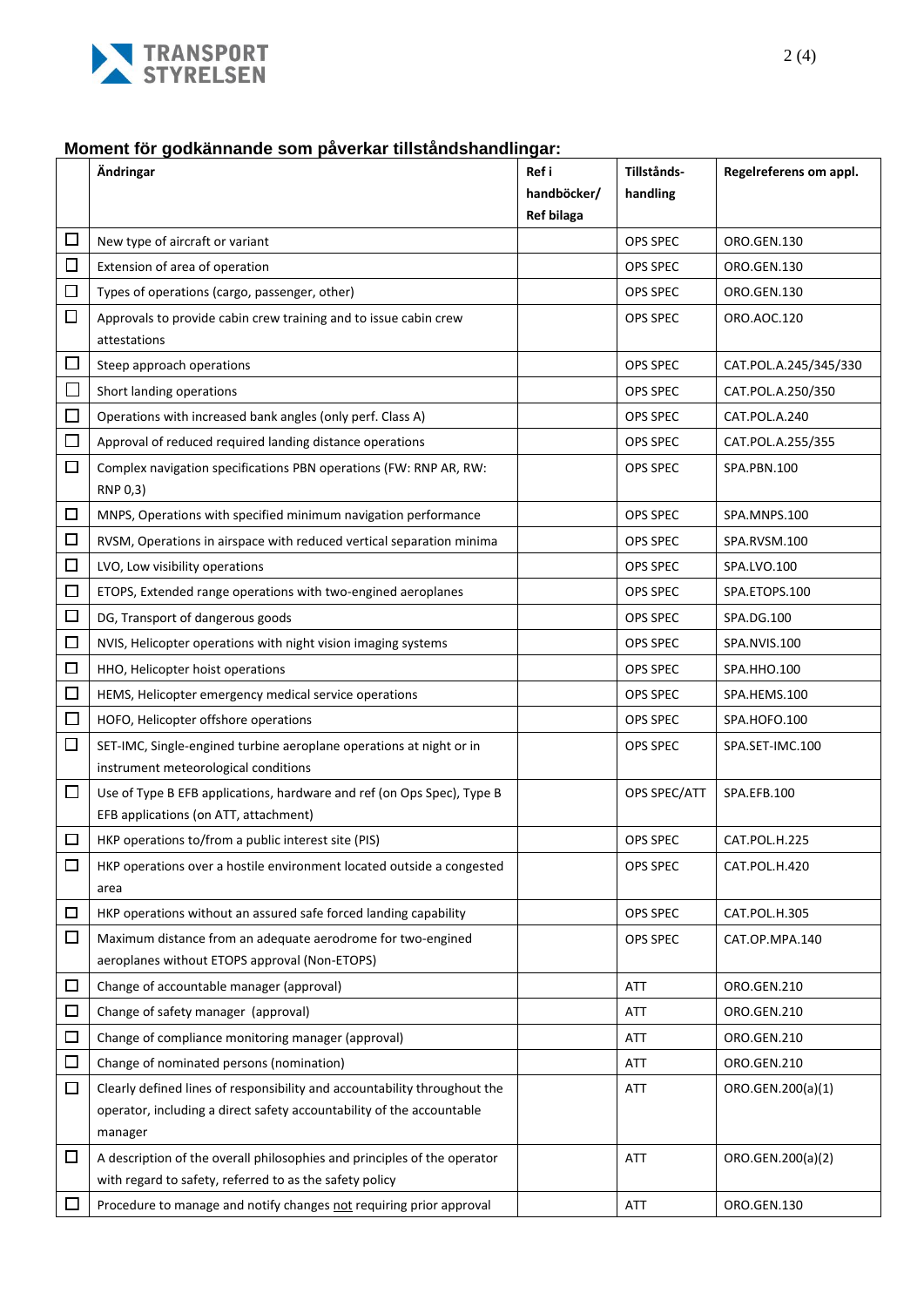

| $\Box$ | Applying a lower landing mass than the MCLM for determining the<br>indicated airspeed at threshold (VAT) (permanent value)               | ATT                      | CAT.OP.MPA.320                                                   |
|--------|------------------------------------------------------------------------------------------------------------------------------------------|--------------------------|------------------------------------------------------------------|
| □      | Non-precision approaches not flown with the CDFA technique for each<br>particular approach/runway combination (e.g. step-down procedure) | ATT                      | CAT.OP.MPA.115                                                   |
| $\Box$ | Approaches not flown as stabilised approaches for a particular approach<br>to a particular runway                                        | ATT                      | CAT.OP.MPA.115                                                   |
| □      | Procedures for cabin crew to operate on four aircraft types                                                                              | ATT                      | ORO.CC.250                                                       |
| $\Box$ | Non-commercial operation with aircraft with a MOPSC of more than 19<br>operated without cabin crew                                       | ATT                      | ORO.CC.100(d)                                                    |
| □      | Flight crew training and checking programmes, including syllabi and use<br>of FSTD                                                       | ATT                      | ORO.FC.145                                                       |
| □      | Flight crew training and checking programmes/Base training (exkl. ZFTT)                                                                  | <b>ATT</b>               | (EU) 1178/2011 Pkt 17 i<br>tillägg 9 till bilaga I (del-<br>FCL) |
| □      | Flight crew training programmes, ATQP                                                                                                    | ATT                      | ORO.FC.A.245                                                     |
| 囗      | Cabin crew training programmes                                                                                                           | ATT                      | ORO.CC.215                                                       |
| □      | Fatigue risk management principles                                                                                                       | ATT                      | CS FTL.1.205(a)(2)                                               |
| $\Box$ | Individual flight time specifications scheme (IFTSS)                                                                                     | ATT                      | ORO.FTL.125(b)                                                   |
| □      | Procedures for flight crew to operate on more than one type or variant                                                                   | ATT                      | ORO.FC.140                                                       |
| $\Box$ | Dangerous good training programme (when not linked to a DG approval)                                                                     | ATT                      | ORO.GEN.110(j)                                                   |
| $\Box$ | Fuel policy                                                                                                                              | ATT                      | CAT.OP.MPA.150                                                   |
| $\Box$ | Isolated aerodrome                                                                                                                       | ATT                      | CAT.OP.MPA.106                                                   |
| $\Box$ | Standard masses for load items other than standard masses for<br>passengers and checked baggage                                          | ATT                      | CAT.POL.MAB.100(f)                                               |
| $\Box$ | Minimum equipment list (MEL)                                                                                                             | ATT                      | ORO.MLR.105(b)                                                   |
| $\Box$ | MEL Rectification Interval Extension (MEL RIE)                                                                                           | ATT                      | ORO.MLR.105(f)                                                   |
| □      | Descent procedures to fly below specified minimum altitudes                                                                              | ATT                      | CAT.OP.MPA.270                                                   |
| □      | Method for establishing minimum flight altitudes                                                                                         | ATT                      | CAT.OP.MPA.145                                                   |
| $\Box$ | Procedures for the use of aircraft included in an AOC by other operators<br>for NCC, NCO and SPO, as required by ORO.GEN.310             | ATT                      | ORO.GEN.310                                                      |
| □      | Leasing agreement                                                                                                                        | Case by case<br>approval | ORO.AOC.110                                                      |
| □      | Operating other than in accordance with the MEL, but within the<br>constraints of the MMEL                                               | Case by case<br>approval | ORO.MLR.105(j)                                                   |
| □      | AltMoCs, Alternative means of compliance                                                                                                 | Case by case<br>approval | ORO.GEN.120                                                      |

# **Supplemental information not requiring prior approval**

| Flight crew training and checking programmes/competences in PBN        | ATT        | ORO.FC.145            |
|------------------------------------------------------------------------|------------|-----------------------|
| Non-commercial operations of an AOC holder with aircraft listed on its | <b>ATT</b> | ORO.AOC.125           |
| AOC                                                                    |            |                       |
|                                                                        |            |                       |
| Equipment: CPDLC, ADS-B, ADS-C, FANS-1A, FANS-2B, ACARS, GNSS          | ATT        |                       |
| Maintenance check flights (MCF) with an aircraft listed in the AOC     | ATT        | SPO.SPEC.MCF.100-145, |